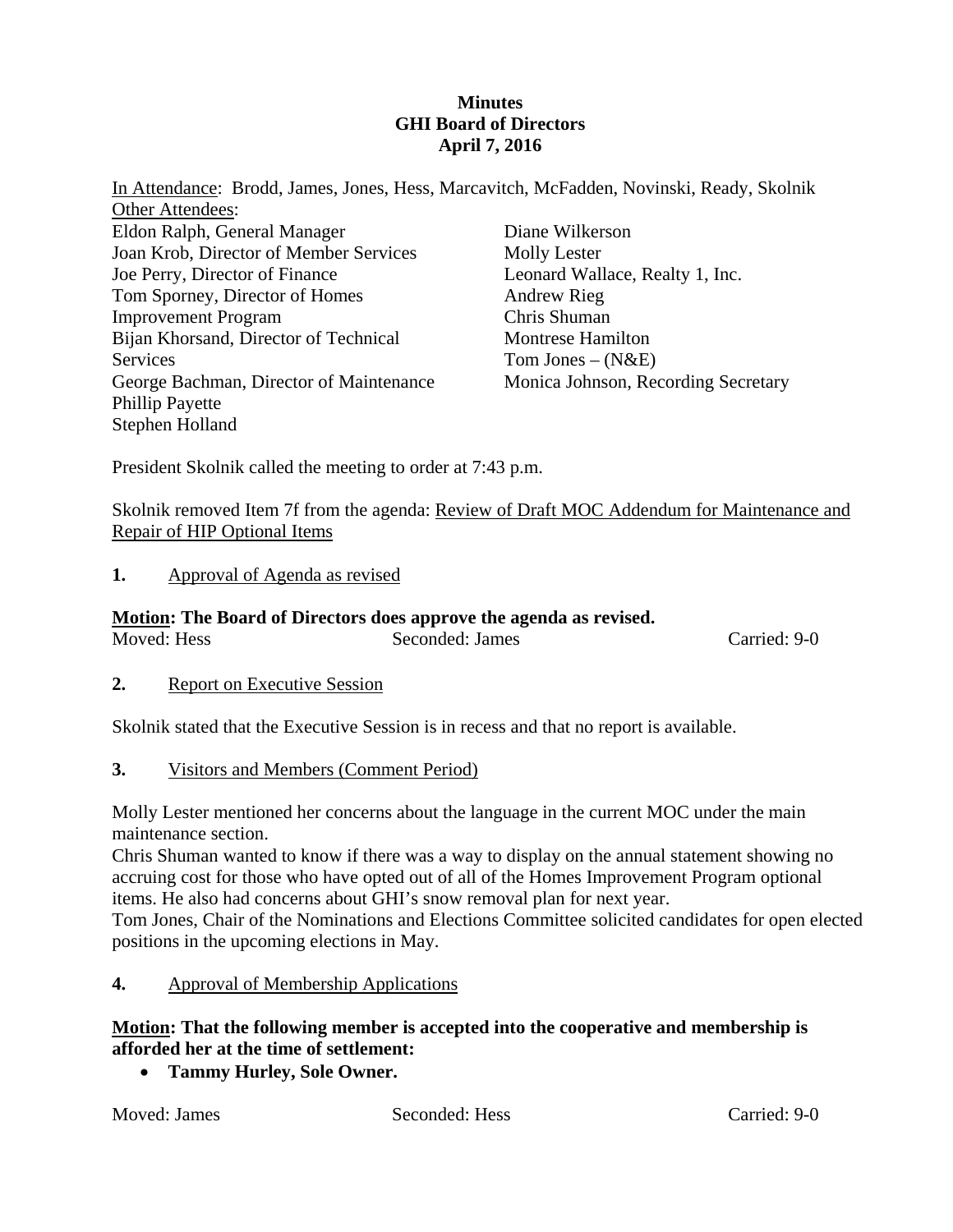### **5.** Committee Reports

Homes Improvement Program – Sporney presented and updated the Board on the 2016 cohort scheduled for the Homes Improvement Program.

### **6.** Consent Agenda

### **Motion: Approve the consent agenda.**

| Moved: Hess | Seconded: James | Carried: 9-0 |
|-------------|-----------------|--------------|
|             |                 |              |

6a. Contract with an Industrial Hygiene Firm for Asbestos Abatement in Crawlspaces of Masonry Units,  $2<sup>nd</sup>$  Reading

**Approved by Consent: I move that the Board authorize the Manager, for second reading and final passage, to enter into a contract with the Vertex Companies to provide industrial hygiene services for the planning and execution of an asbestos abatement project within the crawlspaces of masonry buildings based on the following fee breakdown:** 

| Preparation of specification for asbestos removal        | \$1,500                      |
|----------------------------------------------------------|------------------------------|
| Preparation of specification for asbestos containment    | \$1,500                      |
| Cost for oversight of asbestos abatement per 8-hr shift  | \$495 for 1 inspector, \$995 |
|                                                          | for 2 inspectors             |
| <b>PLM</b> bulk samples                                  | \$12 /sample                 |
| <b>PCM</b> air samples                                   | \$12 /sample                 |
| <b>NIOSH 7402 TEM Air Samples</b>                        | \$100/sample                 |
| <b>Preparation of an Operations and Maintenance Plan</b> | \$350                        |

# 6b. Contract for Managing GHI's Information Technology Services, 2<sup>nd</sup> Reading

**Approved by Consent:: I move that the Board of Directors authorize the Manager for second reading and final passage, to enter into a five-year contract with Fedsolutions to manage GHI's Information Technology services as outlined in their proposal dated February 29, 2016, at a monthly cost of \$2,336 plus an allowance of 10% for unanticipated charges, with a termination clause included in the contract, whereby either GHI or Fedsolutions could terminate the contract by serving the other party a 90-day notice of termination.** 

6c. Purchase of a Replacement Vehicle for the Maintenance Department, 2<sup>nd</sup> Reading

**Approved by Consent:**: **I move that the Board of Directors authorize the Manager, for second reading and final passage, to purchase one used cargo van at a cost not to exceed \$24,700, or one new cargovan at a cost not to exceed \$29,059 from Ourisman Chevrolet, if unable to obtain a used vehicle by April 30, 2016.**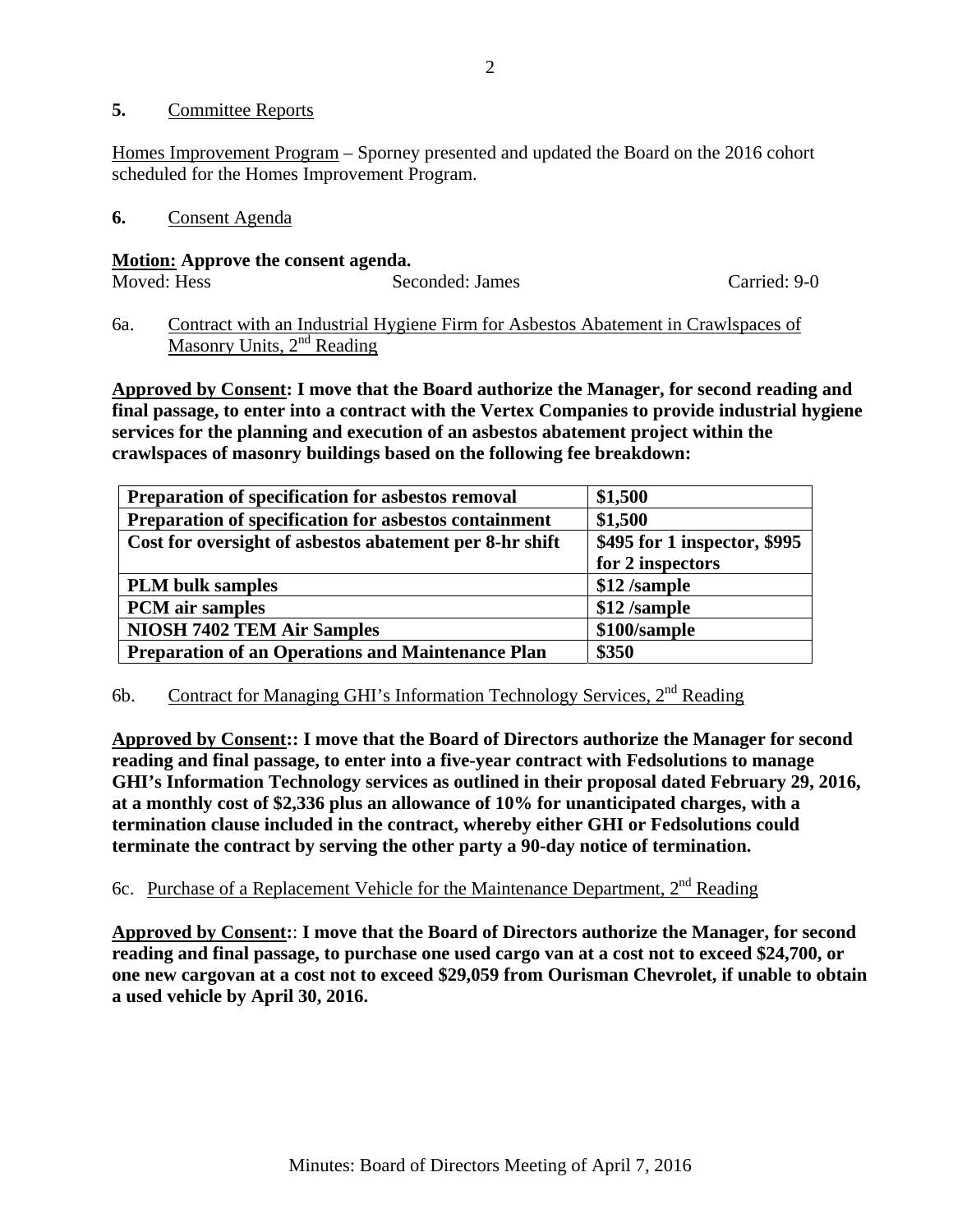# 7a. Approval of Minutes: February 18, 2016 and March 3, 2016

# **Motion: I move that the Board of Directors approve the minutes for the February 18, 2016 meeting.**

| Moved: James | Seconded: Hess                                                                              | Carried: 9-0 |
|--------------|---------------------------------------------------------------------------------------------|--------------|
| meeting.     | <u>Motion:</u> I move that the Board of Directors approve the minutes for the March 3, 2016 |              |

| meeung.          |                |                |
|------------------|----------------|----------------|
| Moved: James     | Seconded: Hess | Carried: 8-0-1 |
| Abstained: Brodd |                |                |

## 7b. Yard Line Certification: 2H-R Laurel Hill Road

# **Motion: I move that the Board of Directors does certify yard plats for 2H-R Laurel Hill Road as presented.**

| Moved: Marcavitch | Seconded: James | Carried: 8-1 |
|-------------------|-----------------|--------------|
| Opposed: Jones    |                 |              |

## 7c. 2015/2016 Community Beautification Program Review

Bachman, Director of Maintenance presented and reviewed in detail the GHI Community Beautification Program inspection form and report.

**Motion: I move that the Board of Directors approve the inspection form as presented that will be used by GHI's inspector during the 2016 Community Beautification Program.**  Moved: Hess Seconded: Marcavitch Carried: 9-0

## 7d. 2016 Spring Concrete Contract, 1<sup>st</sup> Reading

**Motion: I move the Board of Directors authorize the Manager, for first reading, to enter into a contract with JMR Concrete Construction for the spring repairs of concrete sidewalks at 39 sites at its bid, \$25,433, plus 10% for contingencies, for a total not to exceed \$27,976.**  Seconded: Ready Carried: 9-0

7e. Contract for Repairs to 1C Laurel Hill Road,  $1<sup>st</sup>$  Reading

Last February 4, the Board decided that GHI would assume the right, title and interest in the perpetual use of 1C Laurel Hill Rd at the request of the members.

Staff proposes to repair the unit to resale standards, and subsequently re-sell it. GHI will recover the debts owed to the co-op and the remaining funds will be remitted to the member.

Because of the significant work that is involved in bringing the unit into compliance with GHI resale standards, GHI sought bids from five contractors. The following bids were received:

| Name of Contractor                          | <b>Bid Price</b> |
|---------------------------------------------|------------------|
| <b>Richard K. Gehring Home Improvements</b> | \$36,500.00      |
| Rainbow International Restoration           | \$16,500.00      |

Minutes: Board of Directors Meeting of April 7, 2016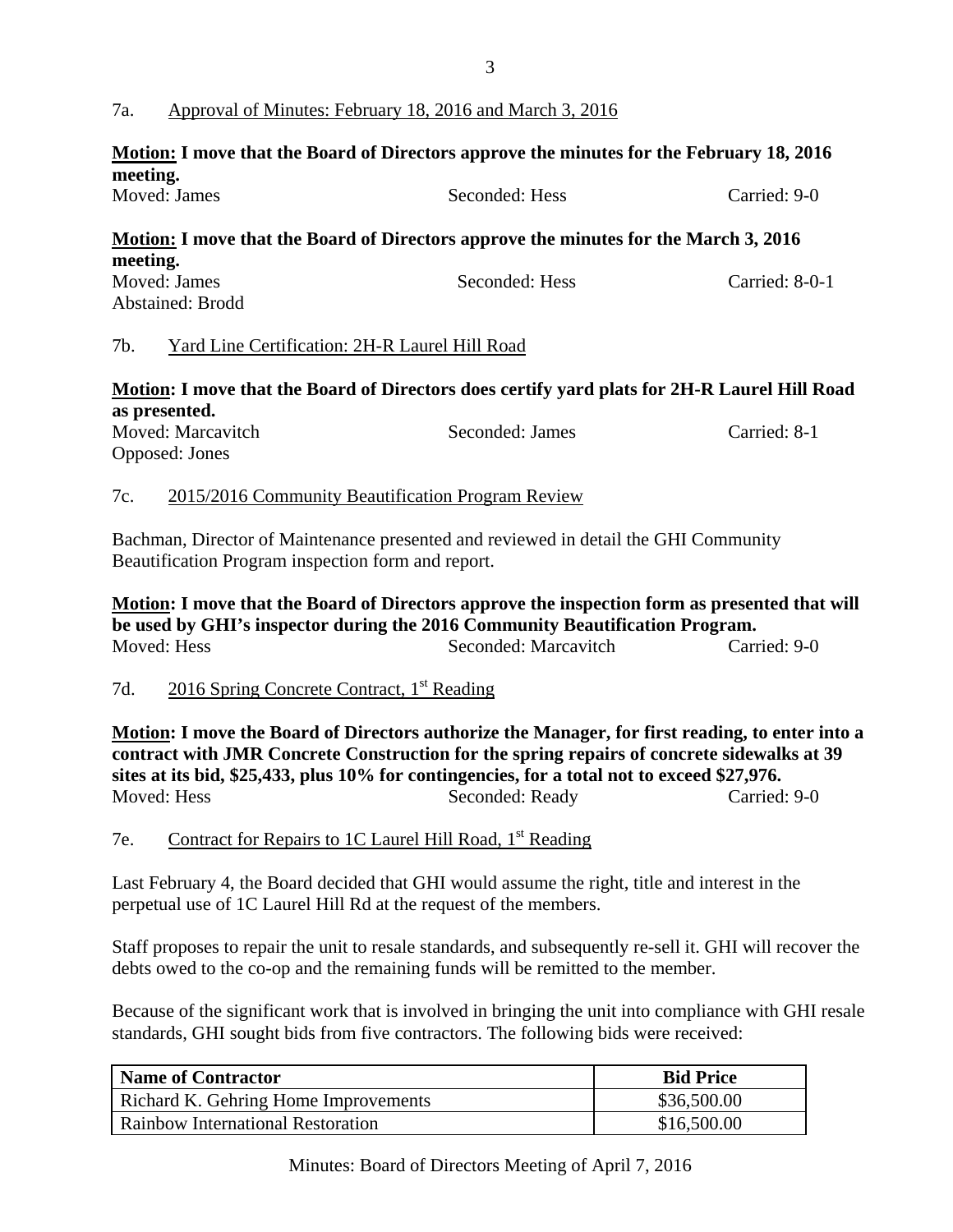| <b>Gilbert General Contractor</b> | \$21,500.00 |
|-----------------------------------|-------------|
| Three Rivers Restoration          | \$22,583.55 |
| Neighborhood Remodelers LLC       | \$24,682.39 |

The next lowest bidder is Gilbert General Contractor. This contractor has satisfactorily performed previous repair work of a similar nature in GHI units. Staff recommends awarding the repair contract to this contractor.

**Motion: I move that the Board of Directors authorize the Manager, for first reading, to sign a contract with Gilbert General Contractor to repair 1C Laurel Hill Rd as directed by Greenbelt Homes Inc., at its bid of \$21,500 plus 10% for contingencies, for a total not to exceed \$23,650.00.**  Moved: Hess Seconded: Novinski Carried: 9-0

7f. Removed from the agenda: Review Draft MOC Addendum for Maintenance and Repair of HIP Optional Items

# 7g. Deadline for Members to Return Proposals for 2016 HIP Optional Improvements

The GHI Board approved contracts with HIP envelope, electrical, and HVAC contractors on March 3, 2016. Thereafter, staff prepared and distributed proposals for the 2016 HIP phase on March 9, setting a return deadline of April 15 to allow approximately five weeks for member decisionmaking. Information meetings for members were arranged with three financial institutions during March and April, and HIP staff has scheduled two member help session meetings prior to the deadline. As of March 31, 2016, staff has received and reconciled 73 member orders. Staff is concerned about the slow return confirming optional choices, and needs to be able to convey to the contractors the expected significant change order to the original contract and the expected scope of work on a timely basis.

**Motion: I move that the Board of Directors set a deadline of 29April16 for 2016 HIP member agreements to optional items and choices for reserve items; after that date members shall not be eligible to have optional improvements installed during the 2016 phase of the Homes Improvement Program.**

Moved: Hess Seconded: Jones Carried: 9-0

# 7h. Investment Committee's Unaudited Report for 2015

GHI's Bylaws state that the Board shall report to the members annually on the status and performance of all investments. The unaudited 2015 Investment Performance Report was prepared by the Investment Committee along with the notes from the Committee's February 11<sup>th</sup> meeting with Scott Stroud of Lafayette Investments. Director Ready, the Chair of the Investment Committee, has presented the report during the meeting.

#### **Motion: I move that the Board of Directors accept the 2015 pre-audit investment report that was prepared by the Investment Committee.**  Moved: James Seconded: Jones Carried: 7-2

Opposed: Hess, Jones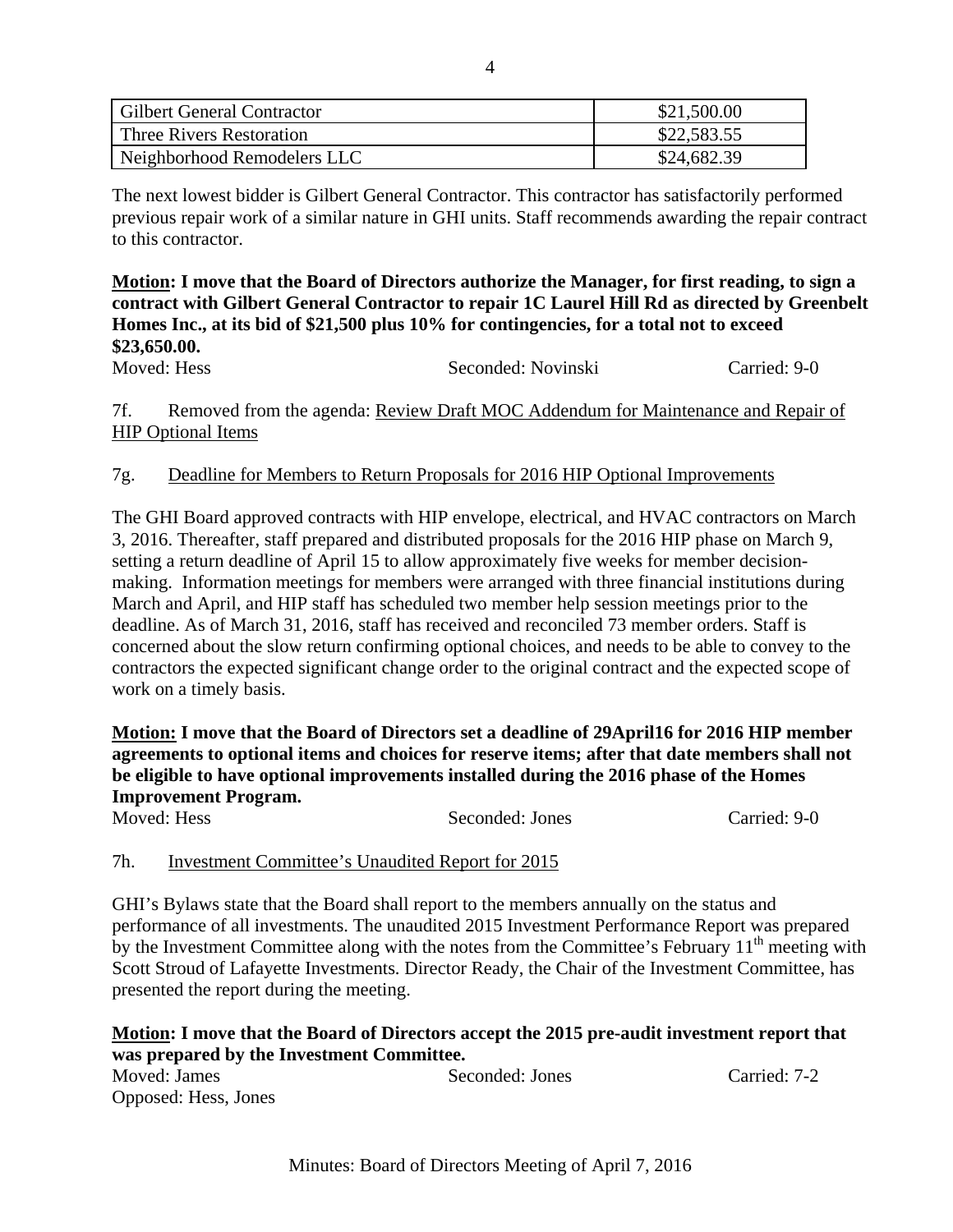# 7i. Proposed Changes to GHI's Bylaws

On March 17, 2016, the Board reviewed a report from an Ad Hoc Bylaws Committee, which recommended seven amendments to GHI's Bylaws. The Board directed the Manager to submit three of the seven suggested amendments to an attorney for review. The attorney Joe Douglas of Whiteford/Taylor/Preston reviewed the three amendments and suggested a minor change to the second amendment.

**Motion: I move that the Board of Directors accept the three proposed Bylaws Amendments as presented by the GHI Ad-Hoc Bylaws Task Force on April 7, 2016 and direct that they be voted on for adoption into the GHI Bylaws during the May 12, 2016 annual membership meeting.** 

Moved: Brodd Seconded: Marcavitch Carried: 9-0

## 7j. Proposed Agenda for the Annual Membership Meeting

The proposed agenda for the annual membership meeting on May 12, 2016 was reviewed and amended to include updates of important information under item 6 and member petitions under new business.

**By Consensus:** To accept the proposed agenda for the Annual Membership Meeting on May 12, 2016, as amended.

### 8. Items of Information

- a. Congressional Bill HR 4696 Allowing an Income Tax Deduction for Homeowner Association Assessments and Fees
- b. WSSC Water Supply Pipe Replacement Project at 11 Court Laurel Hill Road
- c. Washington Gas Proposal To bring gas lines into the community
- d. Board Action Plan Status & Committee Task List
- e. Monthly GHI and City Calendars
- 9. President

Skolnik thanked Ready for filling in for him at the Town Hall and Board Meeting. Skolnik stated that Novinski can no longer serve as the board liaison to the Companion Animal Committee because of other commitments. Skolnik reminded the Board of the CAI training on April 16 in Rockville, MD.

## 10. Board Members

No Reports